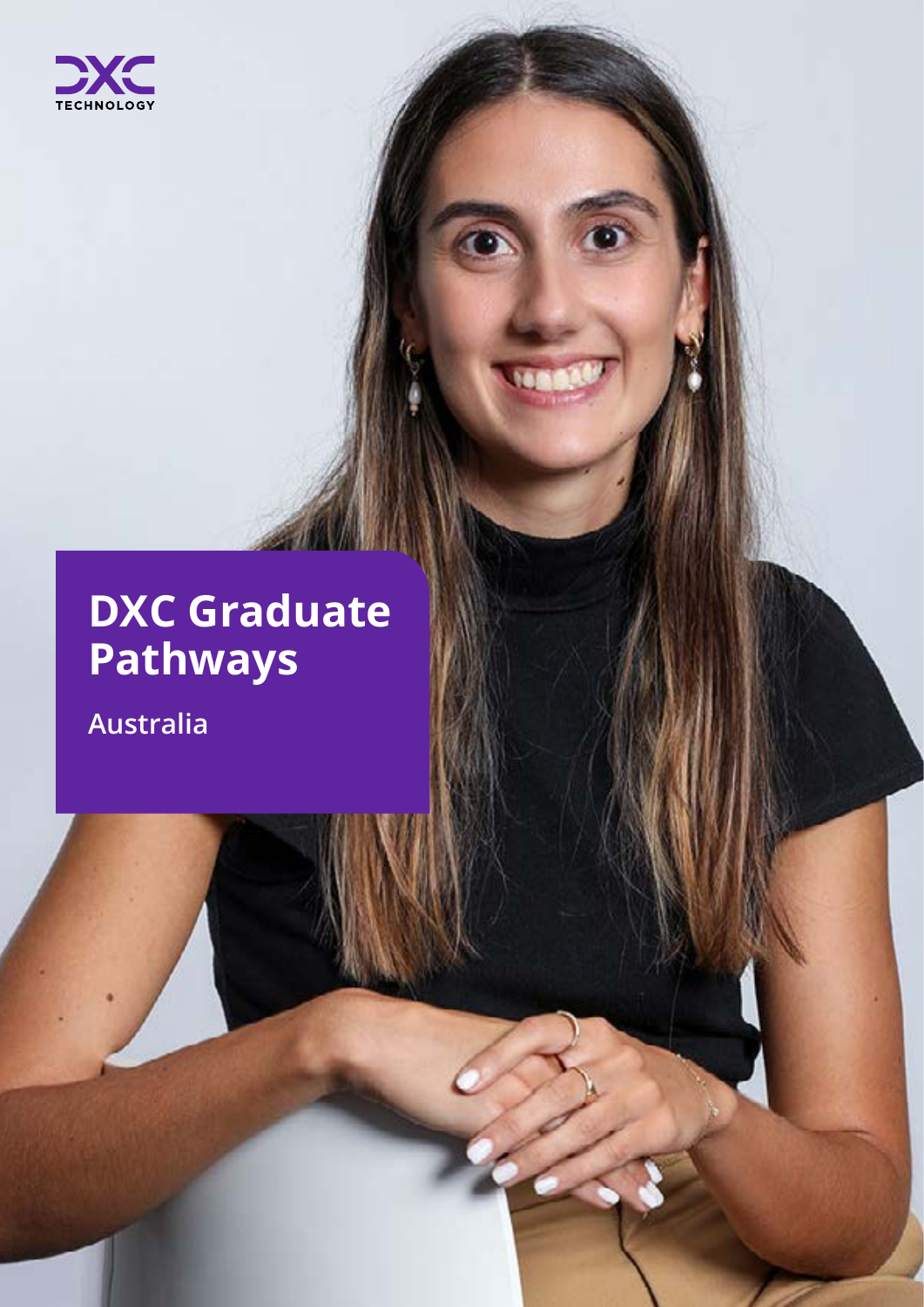

## **Where will a career at DXC Technology take you?**

Accelerate your career with us. You will embark on a structured 12-month program with on-the-job training, access to a broad range of self-paced online courses to further develop your skills and knowledge in the areas that interest you, plus, opportunities to build your network and get hands-on experience on real projects with prestigious customers. We strive to provide a supportive environment for our graduates to ensure you maximise your full potential with your manager, buddy and the wider graduate community right by your side.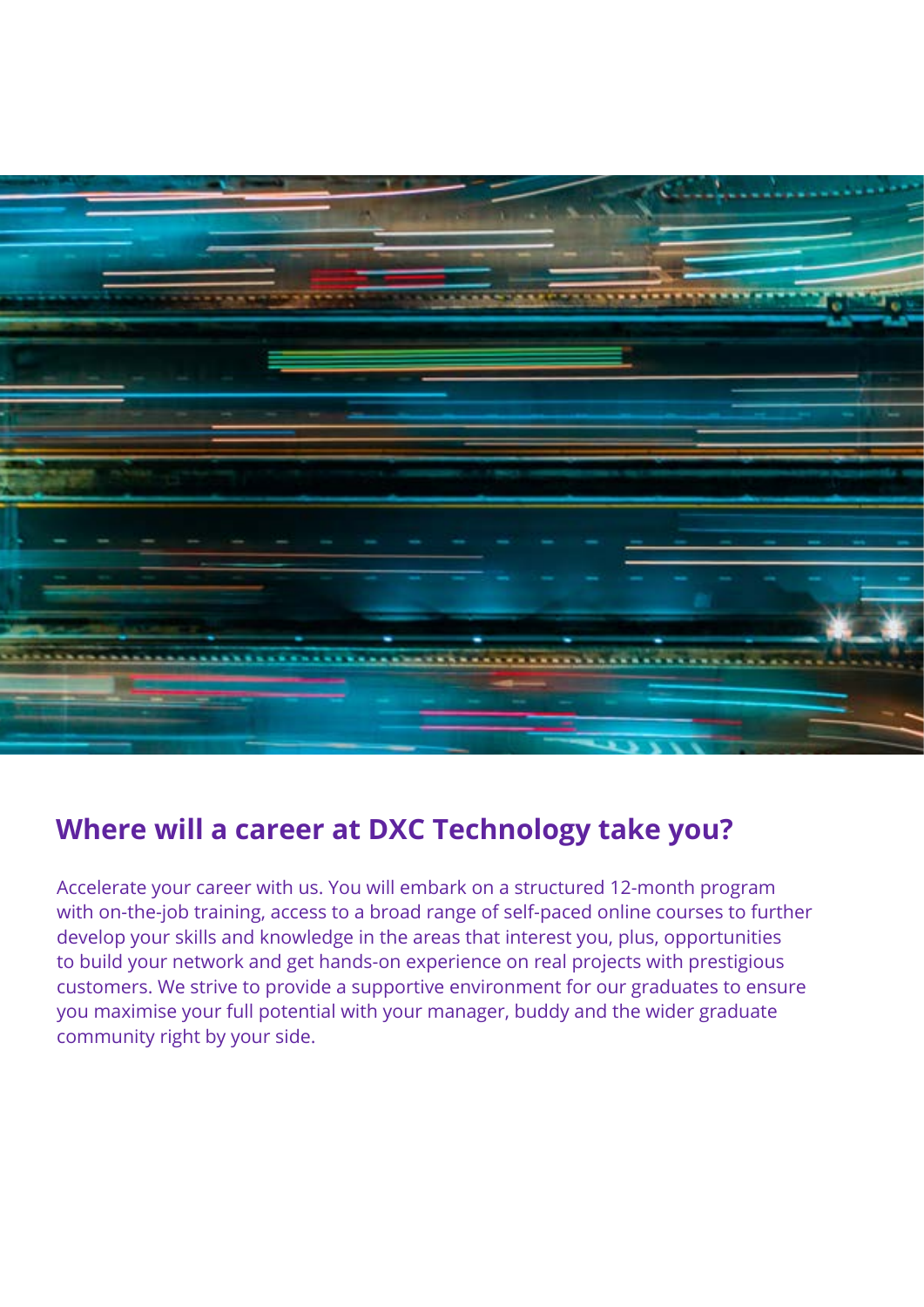

# **Choose your pathway**

DXC offers a variety of graduate opportunities across different role types that are designed to match your tertiary background, skillsets and career aspirations. We are determined to help you find what you truly love, learn things you never thought you would, and develop skills beyond "just I.T." to excel in your role and all aspects of our business.



"Being in the graduate program gives me the opportunity to tackle real world problems with the latest technology. The environment is relaxed, supportive, and I never feel out of place."

**Fim — Associate Technical Consultant, Bachelor of Business Information Systems**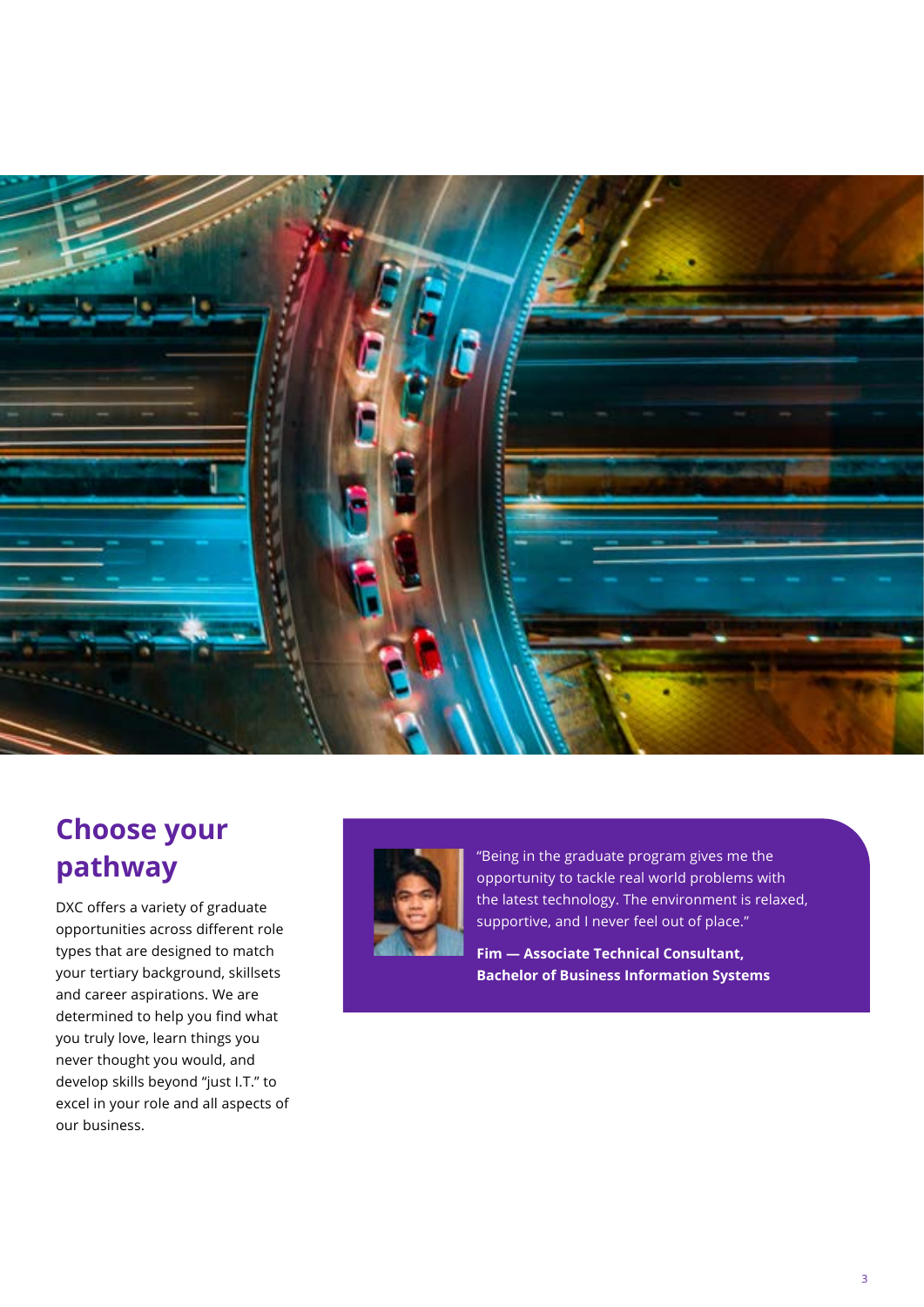program has allowed me to gain valuable experience in a supportive environment, where I'm never afraid to ask questions. Real responsibility from day one — the program provides a good mix of

"The DXC graduate

both on the job learning and formal training. No two days are ever the same!"



**Charlotte — Associate Professional Project Manager, Bachelor of Business Management and Commerce**

#### **Application Developer**

Application Developer graduates apply their specialised knowledge to conceptualise, design, develop, unit-test, configure, and implement portions of new or enhanced business and technical software solutions. You will be interacting with different customers and stakeholders to gain an understanding of the business environment, technical context, and organisational strategic direction. The Application Developer will define the scope, plans and deliverables and utilise the appropriate tools to identify, analyse and resolve business and technical problems. In addition, you will be applying metrics to monitor performances, measuring key project parameters, preparing system documentation, ensuring that security and quality standards are met and staying informed on emerging tools, techniques and technologies.

#### **Business Analyst**

Our Business Analyst graduates work collaboratively with customers and stakeholders to research and elicit, analyse, validate and document business requirements, and ensure that these requirements reflect business needs. You will translate those business needs into system/application requirements and project components to help determine solutions to business problems. In addition, you will be supporting your team in producing functional requirements for tool development, proactively identifying and managing changes to requirements and identifying risks for DXC's customers and effectively managing their expectations.

You will have the opportunity to apply your industry and IT expertise to support proposals, feasibility studies, implementations and new business development.

#### **Finance**

As a Finance graduate, you will work in support of finance improvement initiatives whilst running cadence meetings with business stakeholders. You will work on improving analytics and providing insights utilising monthly financial reports and data. You will also work on ad hoc requirements supporting other initiatives both within the region and globally.

#### **Business Consulting**

As a Business Consultant, you will provide general business consulting services and play a key support role in creating and delivering business solutions for customers; working in conjunction with senior consultants to begin building your knowledge and experience in the areas of business process design, workshop facilitation, analytic assessments, and industryspecific practices and requirements. You will also take part in work sessions and interviews with different businesses and technical representatives, occasionally as an observer but more often as an active participant.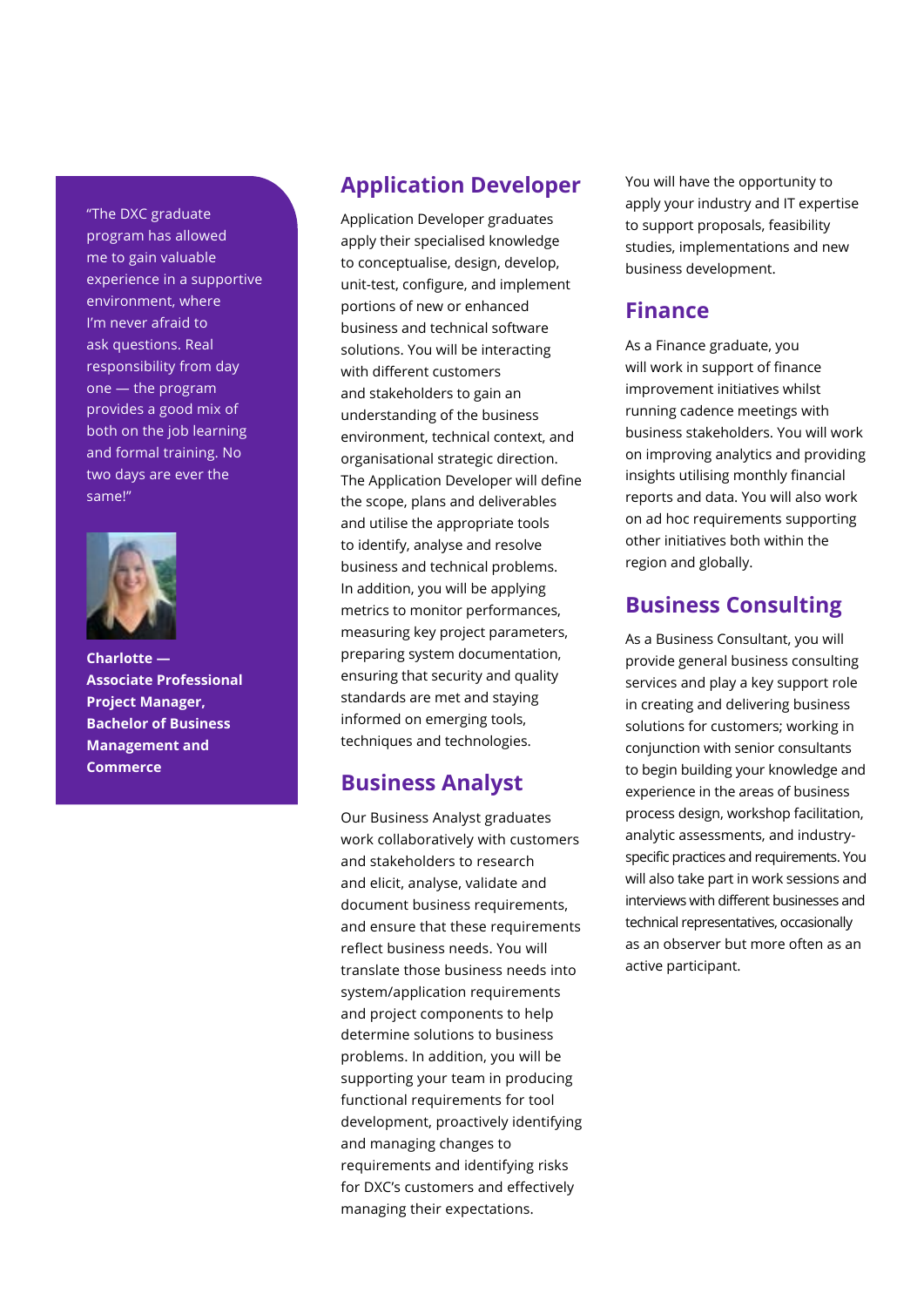#### **Sales**

In Sales you will work collaboratively with customers and stakeholders to identify and develop opportunities as well as research, analyse and validate the suitability of DXC offerings to satisfy customer needs and ensure those offerings reflect true business needs. You will translate those needs into commercial propositions and support customer executives and customer partners to develop and present value propositions, proposals and presentations. You will work closely with Sales leaders and customer partners to successfully pursue opportunities and build sales capability. You will also be required to maintain ownership of assigned tasks and opportunities and perform related pipeline hygiene activities.

#### **Marketing**

In Marketing, you will work collaboratively with the marketing and communications team to coordinate marketing events and assist with end-to-end execution of marketing campaigns. This may include updating content on the DXC website and supporting SEO and SEM strategy to increase page views and performance of the DXC web pages. You are also required to assist with all aspects of content development, including customer case studies and thought leadership, and publishing social content via various marketing channels. You may also assist with marketing operations including budget management, updating of the marketing calendar and postcampaign metrics, reporting and reviews.

#### **Networking**

As a Network Engineer graduate, you will work on integrations and installations on customers' current network infrastructure. You will assist in testing and documenting current network technology baselines for both hardware and software solutions to determine networking needs, develop technical standards and interface applications, gather information and investigate issues whilst recommending possible solutions.

## **Cyber Security**

As part of the Cyber Security team, you will assist with auditing computer systems to ensure they are operating securely, and that data is protected from both internal and external attacks. You will support security assessments and monitor, evaluate, and assist with the maintenance of assigned security systems as per industry best practices to safeguard internal information systems and databases. You will be required to provide support for system reviews to determine if they are designed to comply with established standards and participate in the investigation of security violations and breaches whilst preparing reports on intrusions as needed. Additionally, you will review firewall logs across an assigned area and assist with configuration of firewalls, intrusion detection systems, and other network security devices across designated areas.

#### **Human Resources**

The HR graduate will cycle through all areas of the team, but initially would be most likely to provide HR generalist support. You will need to have a desire to learn and try new things, have excellent communication skills, both written and verbal, and the ability to understand the connection between business problems and people solutions.

#### **Project Management**

As a Project Management graduate, you will gain experience in project management office functions, project control functions and overall project management. You will work in conjunction with more experienced project staff to begin building knowledge and experience in areas such as scheduling, financial management, delivery assurance, reporting, project governance and stakeholder management. You will be supporting project managers and will have the opportunity to oversee and lead small projects to develop your project management skills.

### **Sales Solutions (Pre-sales)**

As a Sales Solutions graduate, you will be involved in the full sales life cycle from initial customer contact to contract signature. You will assist the team in developing, prototyping, and demonstrating solutions for opportunities based on the understanding of customer needs, develop a working knowledge of DXC's products/solutions and gain exposure to direct selling, developing winning proposals and pricing solutions.